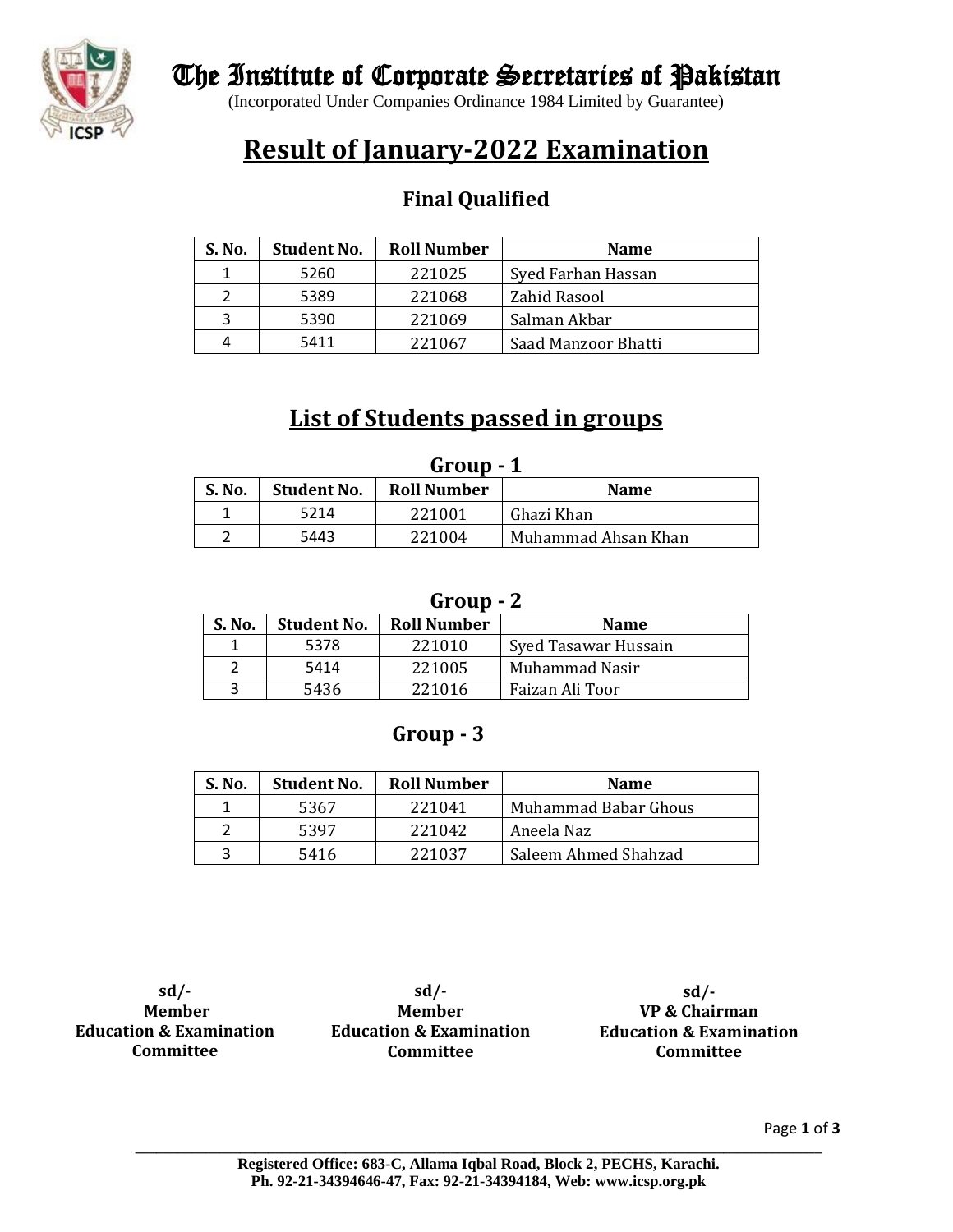

## The Institute of Corporate Secretaries of Pakistan

(Incorporated Under Companies Ordinance 1984 Limited by Guarantee)

# **Result of January-2022 Examination**

| Group<br>- 4   |                    |                    |                        |  |  |
|----------------|--------------------|--------------------|------------------------|--|--|
| S. No.         | <b>Student No.</b> | <b>Roll Number</b> | <b>Name</b>            |  |  |
| 1              | 5260               | 221025             | Syed Farhan Hassan     |  |  |
| $\overline{2}$ | 5313               | 221046             | Raheem Subhani         |  |  |
| 3              | 5336               | 221039             | Hussain Juzer Ali      |  |  |
| 4              | 5348               | 221027             | Muhammad Ilyas         |  |  |
| 5              | 5378               | 221010             | Syed Tasawar Hussain   |  |  |
| 6              | 5387               | 221024             | Abdul Majad Rafiq      |  |  |
| $\overline{7}$ | 5404               | 221038             | Ashraf                 |  |  |
| 8              | 5408               | 221022             | Sheraz Sirfraz Qureshi |  |  |
| 9              | 5419               | 221049             | Muhammad Farooq Tariq  |  |  |
| 10             | 5420               | 221012             | Syed Atif Amin         |  |  |
| 11             | 5426               | 221009             | <b>Muhammad Yousuf</b> |  |  |
| 12             | 5430               | 221018             | Vijay Kumar            |  |  |
| 13             | 5435               | 221021             | Misbah Abad            |  |  |
| 14             | 5436               | 221016             | Faizan Ali Toor        |  |  |
| 15             | 5438               | 221029             | Sharjeel Jawaid        |  |  |

### **Group - 4**

#### **Group - 5**

| S. No. | <b>Student No.</b> | <b>Roll Number</b> | <b>Name</b>             |
|--------|--------------------|--------------------|-------------------------|
|        | 5338               | 221050             | Hafiz Tanzeel Ur Rehman |
|        | 5352               | 221055             | Jawwad Mirza            |
|        | 5416               | 221037             | Saleem Ahmed Shahzad    |

#### **Group - 6**

| S. No. | <b>Student No.</b> | <b>Roll Number</b> | <b>Name</b>           |  |  |
|--------|--------------------|--------------------|-----------------------|--|--|
| 1      | 5389               | 221068             | Zahid Rasool          |  |  |
| 7      | 5390               | 221069             | Salman Akbar          |  |  |
| ς      | 5392               | 221044             | Muhammad Raheel Anwer |  |  |
| 4      | 5404               | 221038             | Ashraf                |  |  |
|        | 5411               | 221067             | Saad Manzoor Bhatti   |  |  |

**sd/- Member Education & Examination Committee**

**sd/- Member Education & Examination Committee**

**sd/- VP & Chairman Education & Examination Committee**

Page **2** of **3**